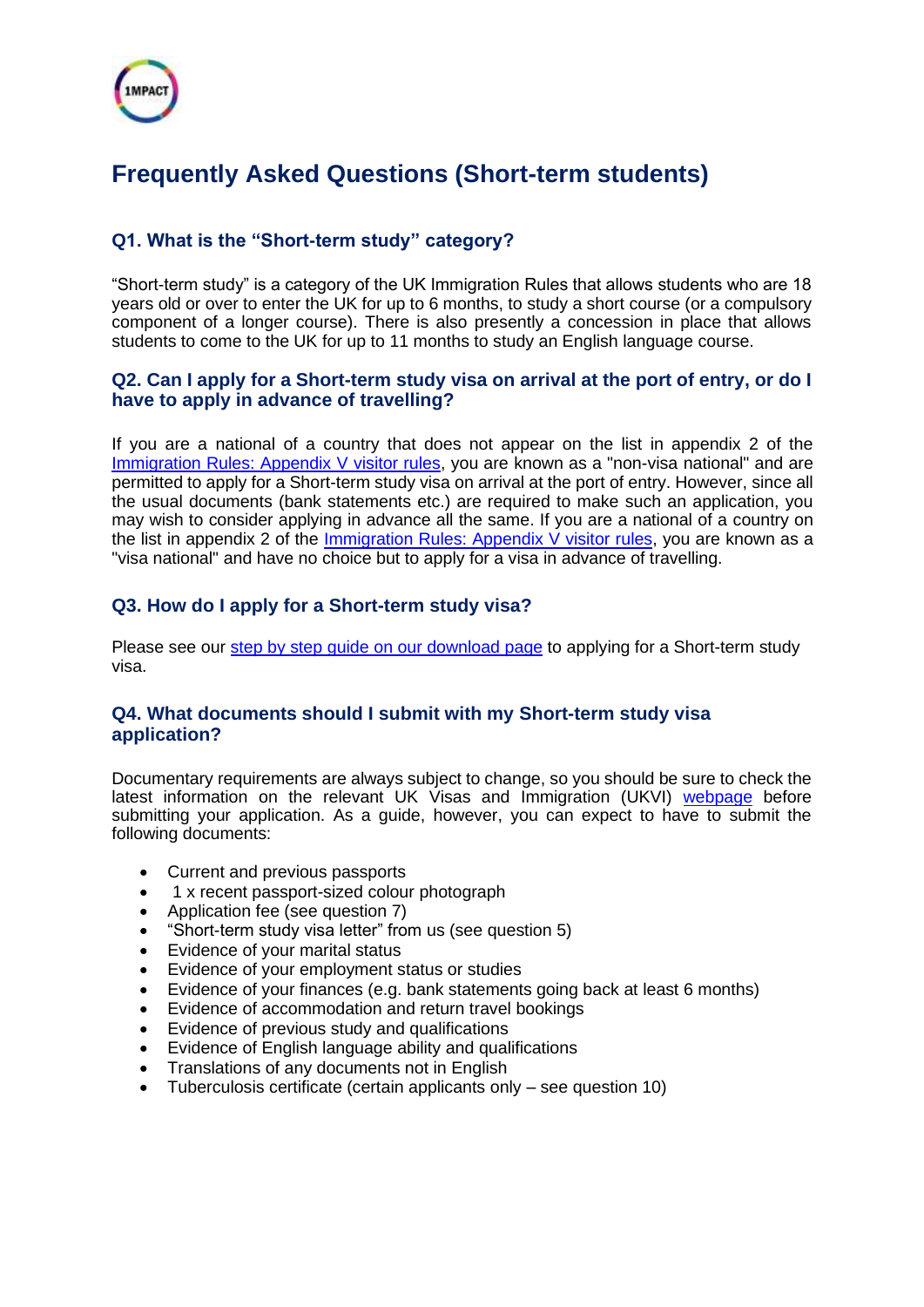

# **Q5. How do I obtain my Short-term study visa Letter?**

You need to complete our [online application form](https://www.formlets.com/forms/WCODxDr71JnUh9m5/) in order to receive a Short-term study visa letter. Please note that you need to submit your original Short-term study visa letter with your visa application, so you need to ensure you submit your request for this document well in advance.

Please be advised that, unless otherwise agreed, the Immigration Compliance Team will email this document out to the provided email address you have supplied on your application form.

## **Q6. Do my supporting documents have to be in English?**

Yes. Where an original document (e.g. bank statement, birth certificate) is not in English, it must be accompanied by a fully certified translation by a professional translator/translation company. This translation must include details of the translator/translation company's credentials, confirmation that it is an accurate translation of the original document, and the translator/translation company's contact details. It must also be dated and include the original signature of the translator or an authorised official of the translation company.

## **Q7. How much does a Short-term study visa application cost?**

Please see [here](https://www.gov.uk/study-visit-visa) for up-to-date fees for a Short-term study visa application.

## **Q8. When should I apply for my Short-term study visa?**

We recommend that you apply for your visa as soon as possible after being issued with your Short-term study visa letter, though please note that you are not permitted to apply any earlier than three months before the start-date of the course.

#### **Q9. How much money do I need to show?**

The UKVI guidance does not state how much money you are required to show. However, you must show that you have enough money to support yourself without recourse to public funds and without working. It is advisable to provide evidence that you have enough money to cover your course fees plus and living expenses (to include accommodation). Using the Tier 4 maintenance figures as a guide, it would be reasonable to show that you have the equivalent of £1265 per month for the duration of your course. Please note: if you will be staying with friends or family while in the UK, you are entitled to include evidence of this, which may decrease the living costs you would ordinarily be expected to show.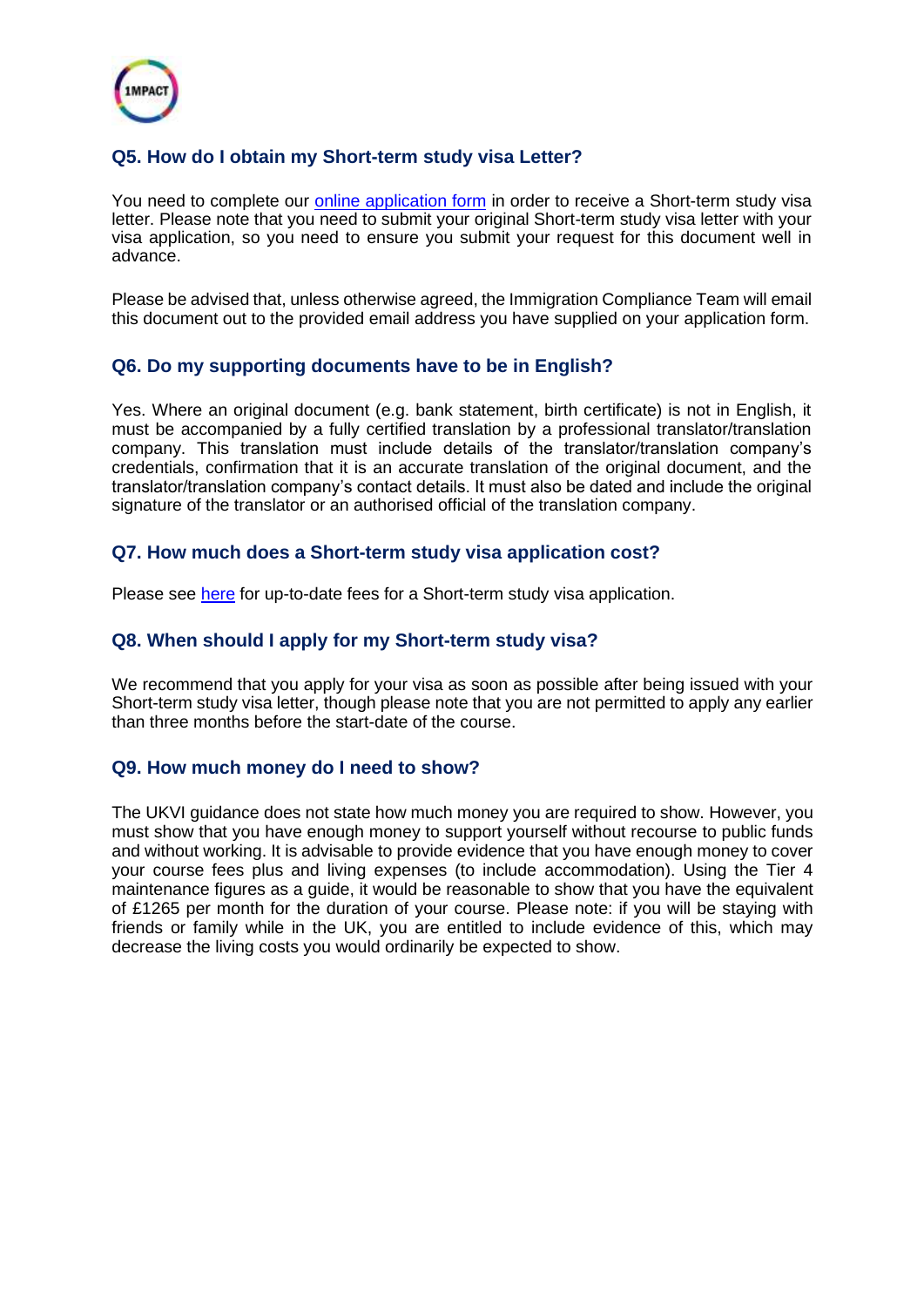

# **Q10. Do I need a certificate confirming I am free from Tuberculosis?**

Provided you are coming to the UK for less than 6 months, you do not need to obtain a certificate confirming you are free from Tuberculosis.

If you are applying to study an English language course that lasts 6 – 11 months AND you are a national of one of the countries listed [here,](https://www.gov.uk/tb-test-visa) you need to obtain a certificate that states you are free from infectious Tuberculosis before applying for your visa. The test includes having a chest X-ray at an accredited clinic or hospital run by the International Organisation for Migration.

## **Q11. Will I be interviewed as part of the visa application process?**

The UKVI reserves the right to call any applicant for a face-to-face interview, as they see fit. Some examples of the sort of questions you might be asked at an interview are as follows: (you will need to prepare for these questions if invited to a face-to-face interview)

- How long is your course?
- What topics will you be studying during the course?
- Why did you choose this course?
- Why did you choose us?
- How will this course benefit you?
- How do you intend to travel to the UK?
- Where will you be living in the UK?
- Have you ever studied in the UK before?
- How are you funding your studies and living expenses?
- What do you intend to do after your course has finished?
- Do you intend to work during your studies?

#### **Q12. How much time will I be granted on my Short-term study visa?**

If your period of study is 6 months or under, you should be granted permission to enter the UK for 6 months. If you have applied to study an English language course that lasts more than 6 months but less than 11 months, you should be granted permission to enter the UK for 11 months.

Please note, however, that the period of leave is granted entirely at the discretion of Entry Clearance Officers. If Entry Clearance Officers are in any doubt about your application, they are entitled to grant a shorter period of time that covers the precise course dates only.

#### **Q13. What conditions will be attached to my Short-term study visa?**

As a Short-term student you will be subject to the following conditions:

- You will not be allowed to work while you are in the UK, this includes paid or unpaid work
- You will not be allowed to undertake a work placement as part of your study
- You must leave the UK before your visa expires
- You will not be allowed to extend your stay in the UK
- You will not be allowed to switch into any other immigration category while you are in the UK
- You will not be allowed to bring your family to the UK as your dependents (they must apply separately as Standard Visitors – see question 14)